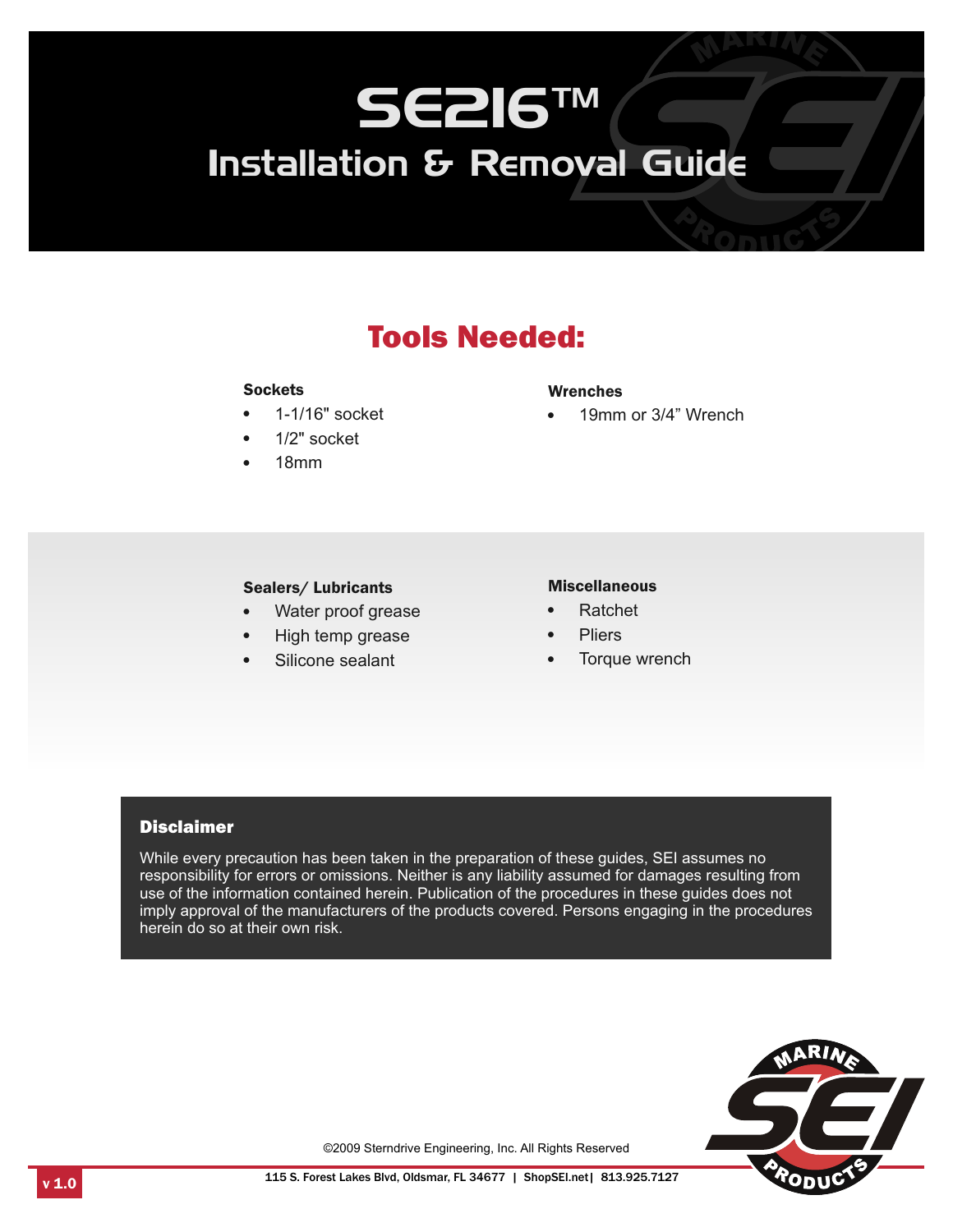## SE216™ Installation & Removal Guide

## STEP 1 **Removing the old lower unit**

**1.1** Shift the remote control into neutral. Tilt the drive up enough that the driveshaft will clear the exhaust housing when being removed (about 45 degrees)





1.2 Bend the tabs up on the propeller nut lock tab (see arrow). Place a block of wood between the blades of the propeller and the bottom of the cavitation plate. Remove the nut using a 1 1/16" socket. Remove the propeller and thrust washer.

1.3 If your boat uses the lower unit's pitot (speedometer) pickup, you will need to disconnect the tube. The junction of the upper and lower tubes is found at the lower mount (see arrow). On newer models, a quick connect is used. Push in on the junction, and then pull out on the hose. On older models, the junction is a simple hose barb. On these models, cut off the zip tie and pull the hose off of the barb. The model pictured does not use the drive's pitot pickup.



**1.4** Using a  $\frac{1}{2}$  socket, remove the bolt holding the trim tab or anode plate. The bolt is accessed through a hole from above (see arrow). Once this bolt is removed, the trim tab or plate drops off of the unit. Under the plate is a mounting bolt which must be removed. Remove it using a 18mm socket.



1.5 Now, the only thing holding the unit on are the four nuts, two along each side (see arrows). Using a 19mm or ¾" wrench, remove the four bolts. Use an alternating pattern. Be careful when removing the last nut as the gearcase will be free to fall off.



1.6 The SEI 216 does not include the pitot tube fitting referenced earlier. If your unit uses the gearcase's pitot, the old pieces need to be transferred to the new SEI 216. The two versions are pictured above. Simply unscrew the pieces from your old unit and install onto the SEI 216. If your outboard is a 1999 or older, the housing into which the fitting screws into will look different; however, the threads are still the same.

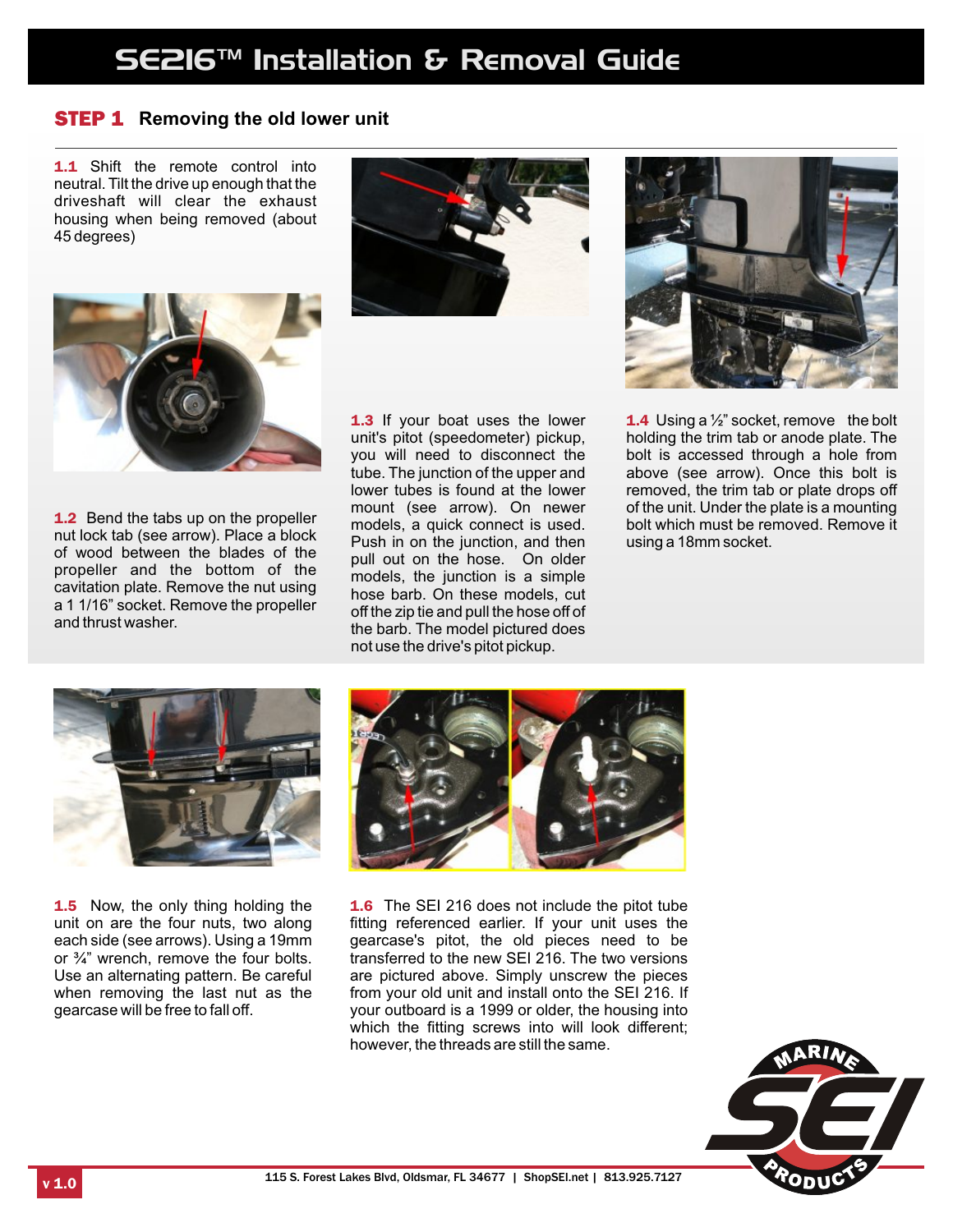## SE216™ Installation & Removal Guide

### STEP 2 **Installing the new SE216**



2.1 Make sure the SE216 is in neutral, to match the shift linkage on the boat which was shifted into neutral before removal of the old unit. To check, turn the propshaft of the SE216. It will turn freely when in neutral. If the propshaft will not turn, your unit is in either forward or reverse gear. To get back to neutral, turn the shift shaft (arrow), either clockwise or counterclockwise until you feel the shifter click into the neutral detent, and the propshaft turns freely. To turn the shift shaft, grasp it gently with pliers being sure not to mar the surface.



2.2 Apply a high temp grease to the splines of the driveshaft (arrow). Make sure not to get any grease on the top of the driveshaft.



2.3 Apply a bead of silicone sealant to the top of the filler block (arrow).



2.4 Apply grease to the shift shaft (red arrow). Place the shift shaft coupler (green arrow) on the splines of the shift shaft. Place the larger diameter end towards the lower unit. The coupler may be stuck on the end of the upper shift shaft in the exhaust housing. Otherwise, it will be on the shift shaft of the old unit being replaced.



2.5 Apply grease to the four lower unit mounting studs on the exhaust housing /midsection (arrows).



2.6 Make sure that the water pump guide tube is in place as pictured above (arrow). Apply grease to the orange o'ring.

STEP 2 (cont'd on next page)

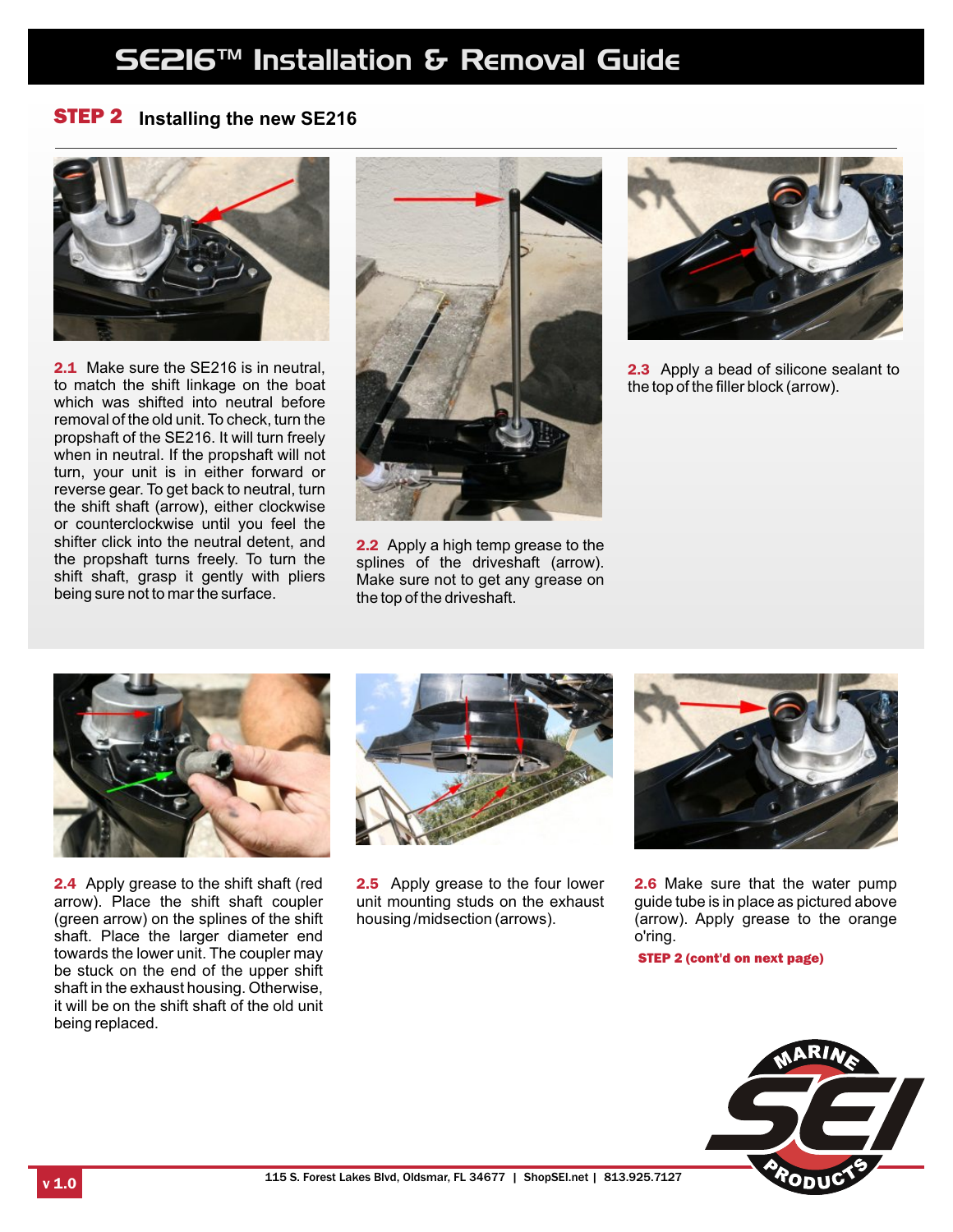### STEP 2 (cont'd)



2.7 Place the trim tab bolt into the rear hole as shown above.

2.8 The SE216 gearcase is now ready to be installed . It is best to have a helper available to assist with the installation from this point onward. Guide the driveshaft into the exhaust housing. Lift the gearcase towards the exhaust housing. Stop when there is a few inches gap between the gearcase and the exhaust housing. If a helper is not available, try to find something tall enough to rest the skeg of the SE216 on which will

hold it in position. If your unit is using the gearcase pitot hose, you will need to feed the hose through the exhaust housing, and pull the excess hose through the hole for the shift shaft. Do not try to reconnect it to the top hose at this time. Now, continue to lift the SE216 towards the mounting surface of the exhaust housing. While doing this, you will need to look into the gap and make sure the water guide tube is lined up with the water tube in the exhaust housing. Also, you must align the upper and lower shift shaft. The mounting holes in the gearcase will now be very close to the mounting studs in the exhaust housing. If the water tubes and shift shafts are aligned, but the gearcase will not fit flush; then the driveshaft splines are not aligned with the crankshaft. Have your helper rock the flywheel slightly. This should align them.



2.9 Install a washer and nut on two of the mounting studs, one on each side, and tighten in an alternating pattern, using a 19mm or  $\frac{3}{4}$ " wrench until snug. Check to make sure that the shift shaft is not locked up. If it is not, install the other two nuts and washers and torque all four to 55 lb. ft.



2.10 Apply grease to the bolt which was removed from under the trim tab. Using a 18mm socket, tighten the bolt to 45 lb. ft.



**2.11** Align the trim tab/anode plate and, using a  $\frac{1}{2}$ " socket, tighten the bolt through the access hole in the exhaust housing above it (arrow). Tighten to 40 lb. Ft.



2.12 Apply grease to the propshaft. Install the thrust hub followed by the propeller. Next install the continuity washer on the splined washer and install as an assembly. Next, install the tab washer and finally the nut. Torque the nut to 50 lb. ft.

STEP 2 (cont'd on next page)